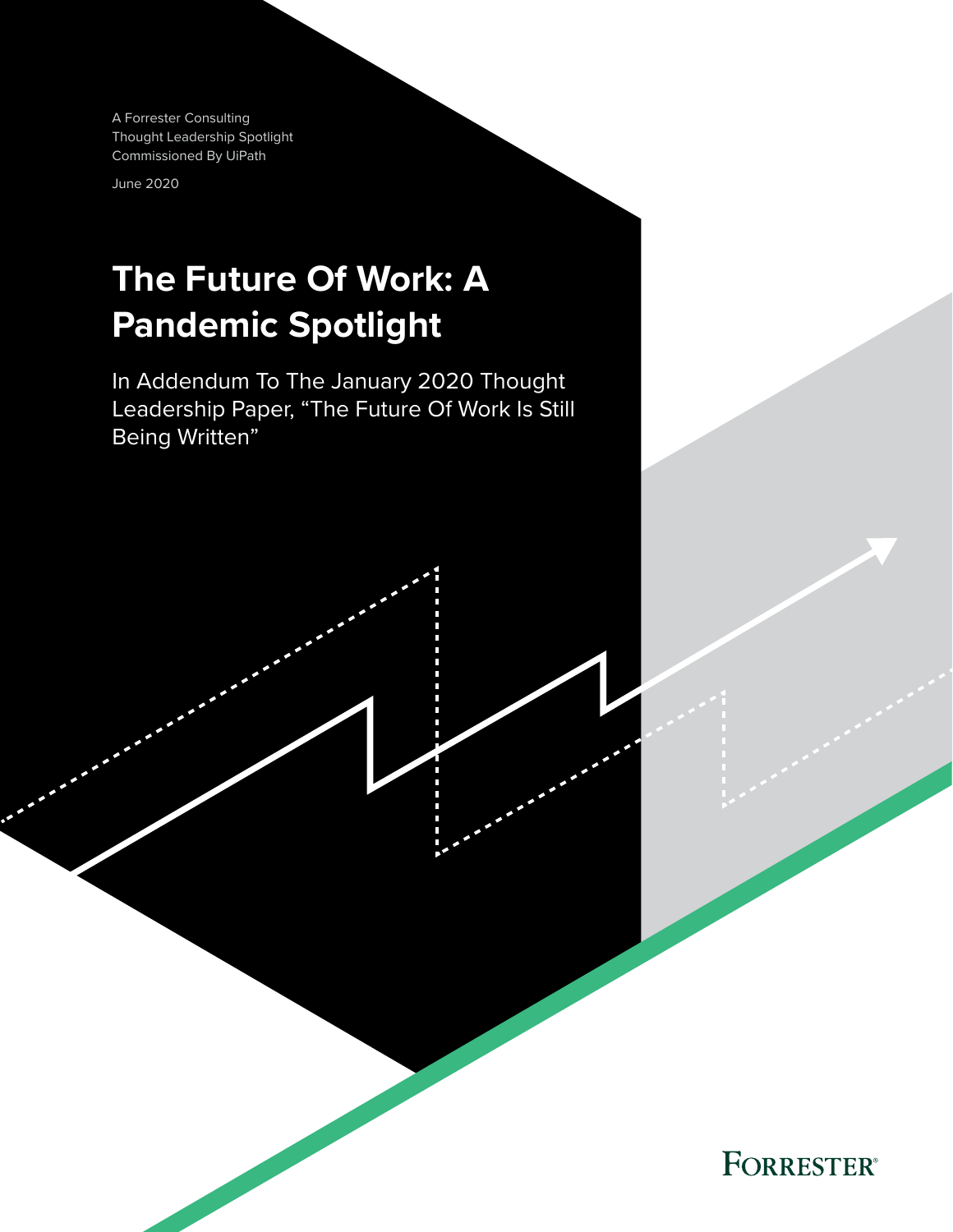

The pandemic has forced organizations to expedite their digital transformation efforts.



Automation technologies are an invaluable asset in a post-pandemic world.

# **Introduction**

The global COVID-19 pandemic has turned the world upside down and brought unprecedented changes. The shock that both workers and businesses have faced is accelerating their march into new territory: the future of work.

The pandemic and accompanying recession have posed immense challenges to organizations as they face continuous disruption to their operations and supply chains, as well as extraordinary financial pressures. The pandemic has forced the world of work to balance the dichotomy of employees seeking assurance and stability with organizations themselves pursuing resilience and agility. Once the pandemic passes, which it eventually will, organizations will see structural changes to work. In fact, with so many people already working from home, employees and enterprises must reshape how they conduct themselves. Automation technologies have emerged as an invaluable asset for organizations to tackle this new world.

UiPath commissioned Forrester Consulting to evaluate the impact the COVID-19 pandemic is having on the future of work and automation. To explore this topic, Forrester conducted an online survey with 160 decision makers from operations groups, shared services, finance, and other lines of business from France, Germany, Japan, the UK, and the US. We found that the pandemic has:

## **KEY FINDINGS**

- › **Accelerated digital transformations and created a surge in automation investment.** Organizations have been undergoing digital transformation for several years, but the pandemic has forced them to expedite their efforts. The world has seen more digital transformation in the past months than in the preceding five years. Intelligent automation (IA), a collection of 19 software technology categories, will support and accelerate this surge.<sup>1</sup> This crisis has divided companies into those that grasp the need for digital transformation and those that don't.
- › **Elevated the need for a people-centered workforce.** Automation is proving to be necessary for organizations to tackle post-pandemic economic challenges and constraints but requires an employee-sensitive approach. Lifetime learning, monitoring employee anxiety, and determining how to manage post-pandemic dispersed resources are new territories for most firms. Providing opportunities for education in the workplace and increasing employees' transferable skill sets will help organizations sustain a growth mindset and make them fit for the future of work.
- › **Catapulted us further toward the future of work.** The workforce has become more spread out than ever before. Videoconferencing and home working for those with a desk job have become the new normal. For example, in the EU, the percentage of workers who occasionally work from home slowly increased from 6% in 2009 to 9% in 2019. $^2$  The pandemic has turbocharged this trend, and the pendulum will never swing back completely. Office cost reductions, increased staff retention, solid worker performance, a lower CO2 footprint, higher staff morale, the value of a wider talent pool, and health uncertainties are compelling. The barriers to remote work have suddenly vanished, and flexible ways of working will remain in place.

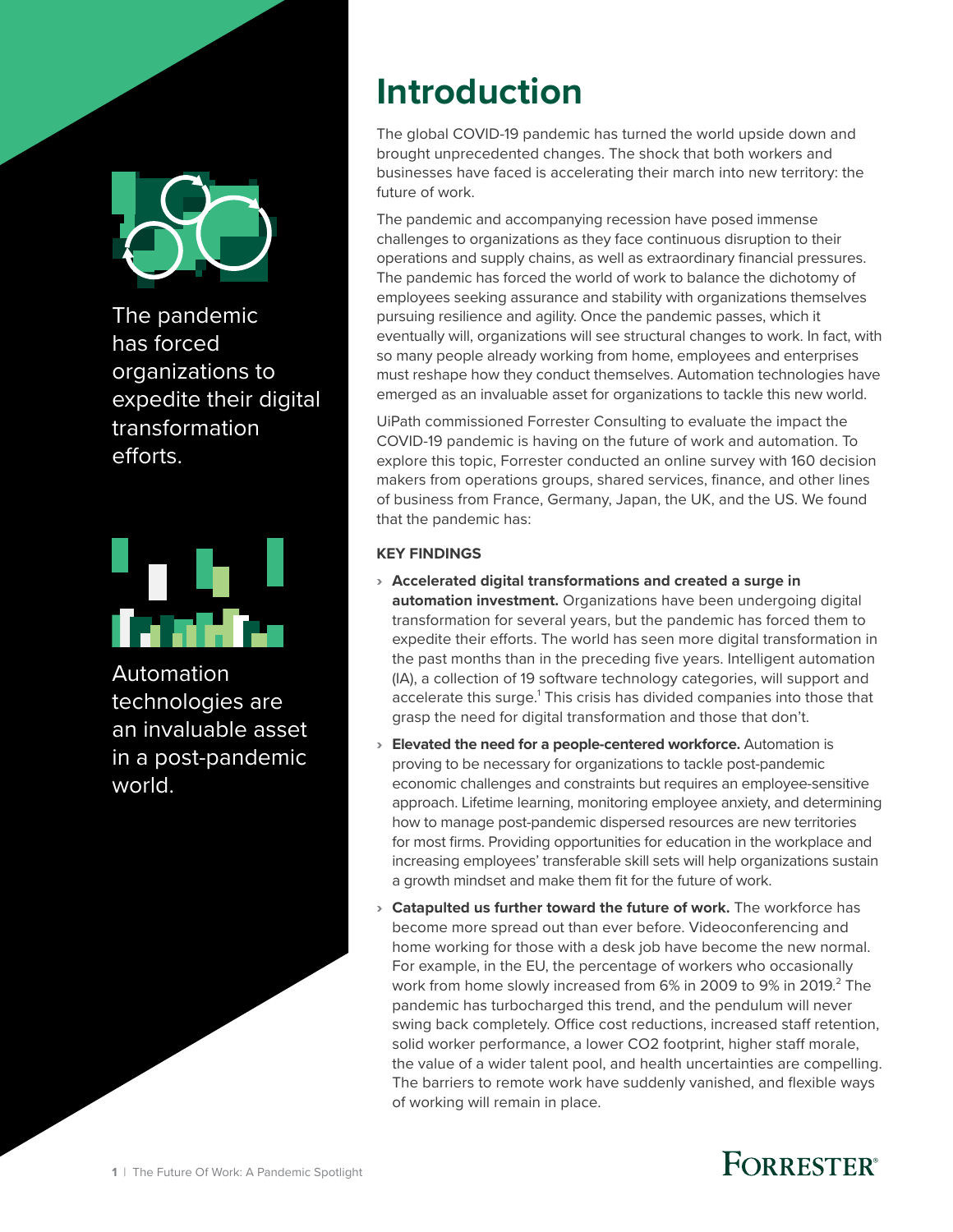# Pandemic Forces Accelerate The Shift To A New World Of Work

Automation will define the post-pandemic world of work. Organizations have shifted business priorities toward becoming digital with most (82%) expecting progress and acceleration over the next three months. A further 12 months down the line, 83% of surveyed respondents said innovation will become a key business priority. They must innovate to develop new ways of working, adopt new business models, and wring increased efficiency from outdated business processes. In surveying 160 decision makers, we found that under the influence of the pandemic, investment in IA and robotic process automation (RPA) will continue to surge.

The recession is reducing discretionary IT expenditures. Yet the necessity for digital transformation is more than offsetting this headwind.<sup>3</sup> Thirty-one percent of decision makers we surveyed said their firms have increased their spending on RPA in the past three months — a key component in the landscape of IA technology. And as we come down from the pandemic curve and organizations are ready to tackle innovation, we expect to see more months of rapid acceleration and increased investments in the near future. In fact, 48% of respondents said that they're increasing their spend on RPA in the next year.



The pandemic has propelled organizations into the future of work faster than expected.

### **Figure 1**

**"How has your spending on robotic process automation (RPA) technology changed with the COVID-19 pandemic and looming recession? How do you expect it to change over the next 12 months?"**



48% of respondents said their organizations are increasing their spend on RPA in the next year by 5% or more.

Base: 160 decision makers at the manager level or above from operations groups, shared services, finance/accounting, and other lines of business from the United States, Europe, and Japan

Note: Percentages may not total 100 because of rounding.

Source: A commissioned study conducted by Forrester Consulting on behalf of UiPath, May 2020.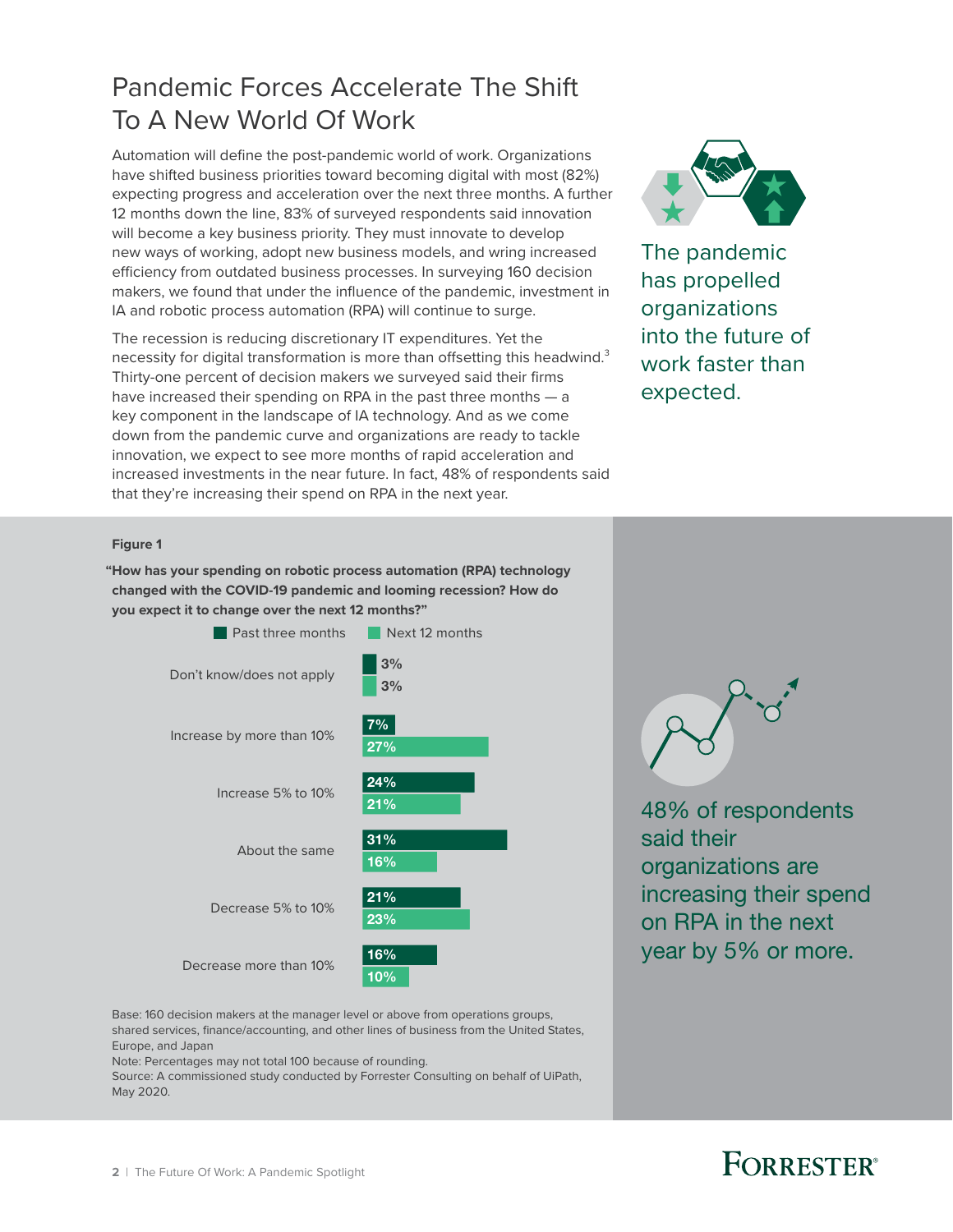# Automation Addresses COVID Challenges Head On

The pandemic has put immense pressure on supply chains, due to emerging cost constraints and disruptions, and has forced firms to manage a dispersed workforce. Organizations are using their increased investment in RPA to tackle these challenges by (see Figure 2):

- › **Prioritizing speed and business-model resilience.** Firms are focusing on incorporating business-model resilience into their overall enterprise strategies. Companies are using RPA to build agility, diversity, and resilience into their supply chain operations (83%) and to address extraordinary cost pressures by using rapid automation of back-office and operational tasks (80%) and supporting remote businesses (75%).
- › **Augmenting IT use cases with automation.** Organizations must accelerate the delivery of technology to the business to cope with the pandemic challenges. This puts pressure on development and testing teams to test and deliver software updates and new applications. To help, organizations can leverage RPA technologies to support software testing and other IT tasks such as password resets and solving routine help desk tickets (79%).
- › **Expanding self-service capabilities (76%) and further supporting chatbot offerings (72%).** This is beneficial to companies with limited technical resources. The goal of this renewed focus is to get as many queries as possible answered by the virtual agents before any calls or support tickets are handed over to humans, which reduces the burden on call centers and the wait times for users, leading to a better experience.

### **Figure 2**

**"How much of a priority, with the COVID-19 pandemic and looming recession in mind, are the following statements around RPA-enabled digital workers?"**

"Using RPA to . . ."

**Critical priority High priority** 

Build agility, diversity, and resilience into our supply chain

Address extraordinary cost pressures through the rapid automation of back-office and operational tasks **26% 54%** 

Support IT tasks such as software testing, password reset,

Expand self-service to emerging channels such as mobile apps, social media, and mobile messaging 24% 24% 52%

Support remote business, e.g., remove paper, face-to-face, and analog processes that are no longer valid **31%** 44%

Support customer-facing chatbots that use speech or text recognition to take commands from humans, transcribe a conversation, or participate in a conversation



Base: 160 decision makers at the manager level or above from operations groups, shared services, finance/accounting, and other lines of business from the United States, Europe, and Japan

Source: A commissioned study conducted by Forrester Consulting on behalf of UiPath, May 2020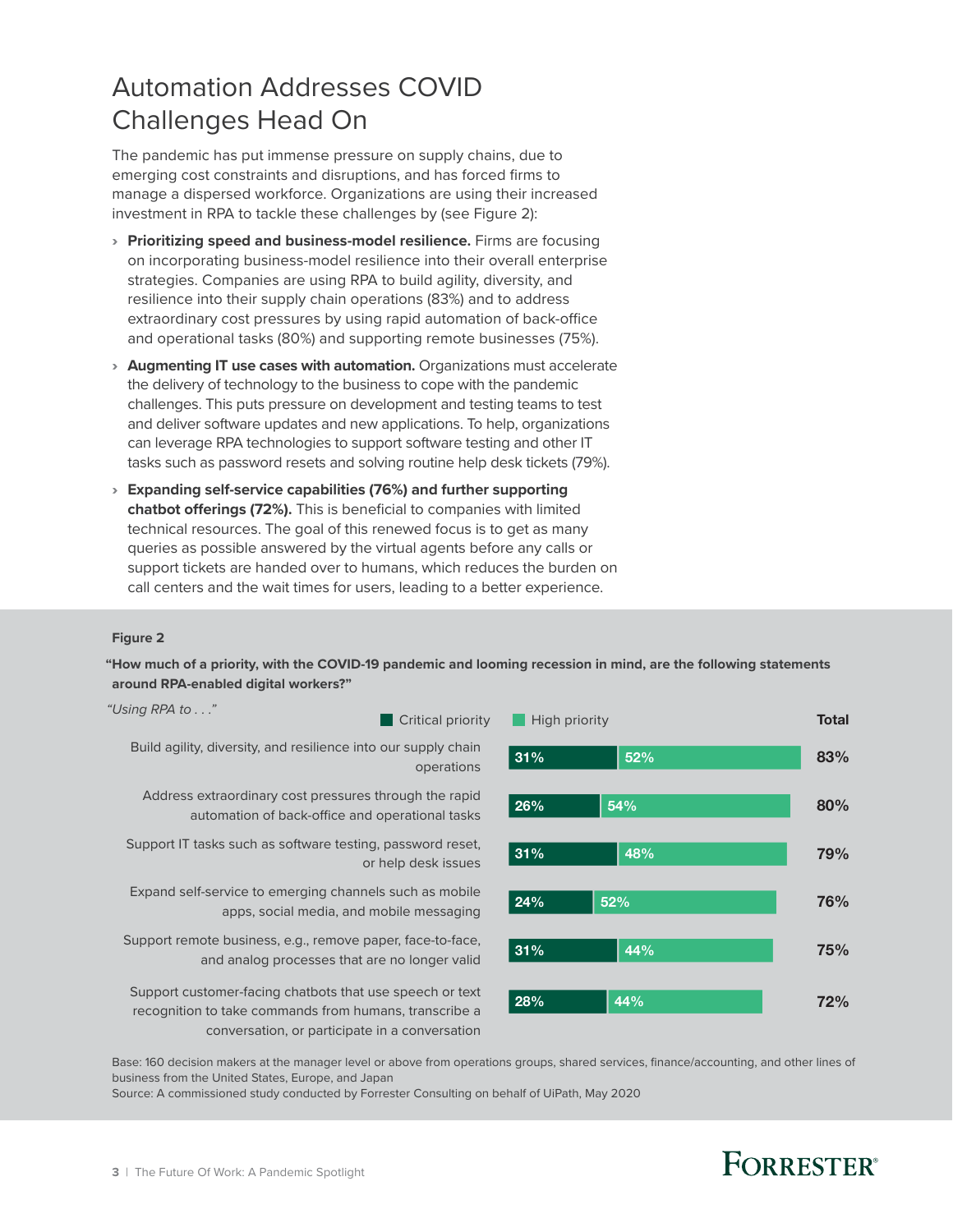### **EMPLOYEES ARE INCREASINGLY ANXIOUS WITH THE EVOLVING NATURE OF THE FUTURE OF WORK**

Employees' prepandemic concerns about automation taking jobs have worsened. In short, the impact of job losses is more profound now than ever. Coupled with pandemic health concerns and a lack of human contact at work, people are growing increasingly anxious. With automation advancing at such a rapid pace, 57% of respondents said their employees are moderately or very anxious regarding their ability to succeed in their jobs; 14% went so far as to say their employees feel threatened with the growing complexity of tasks (see Figure 3). In fact, Forrester's PandemicEX research has found that employees in the UK are now more concerned about the impacts on their job security and financial situations than they were at the outset of the pandemic in March.<sup>4</sup>

What does this mean for employees? Routine jobs with cognitive aspects will continue to bear the highest risk; these include sales, administration and support jobs, which were already under pressure.<sup>5</sup> Organizations that fail to address their employees' anxiety in this time of uncertainty risk having a workforce demotivated and unprepared for the future of work and are in danger of losing valuable skills that automation cannot replace.

### **Figure 3**

**"What statement best characterizes the attitude of your employees related to digital skills required during COVID-19 pandemic and looming recession?"**

- Not anxious: They do not have any ambition to enhance their digital skills
- Anxious: They are slightly concerned that their existing digital skills may not match what their job will require in the future
- Moderately anxious: They are concerned in their ability to succeed at their existing job but are not interested in advancing their digital skills
- Very anxious: The feel threatened with the growing complexity of the tasks they face now and will in the future



Base: 160 decision makers at the manager level or above from operations groups, shared services, finance/accounting, and other lines of business from the United States, Europe, and Japan

Source: A commissioned study conducted by Forrester Consulting on behalf of UiPath, May 2020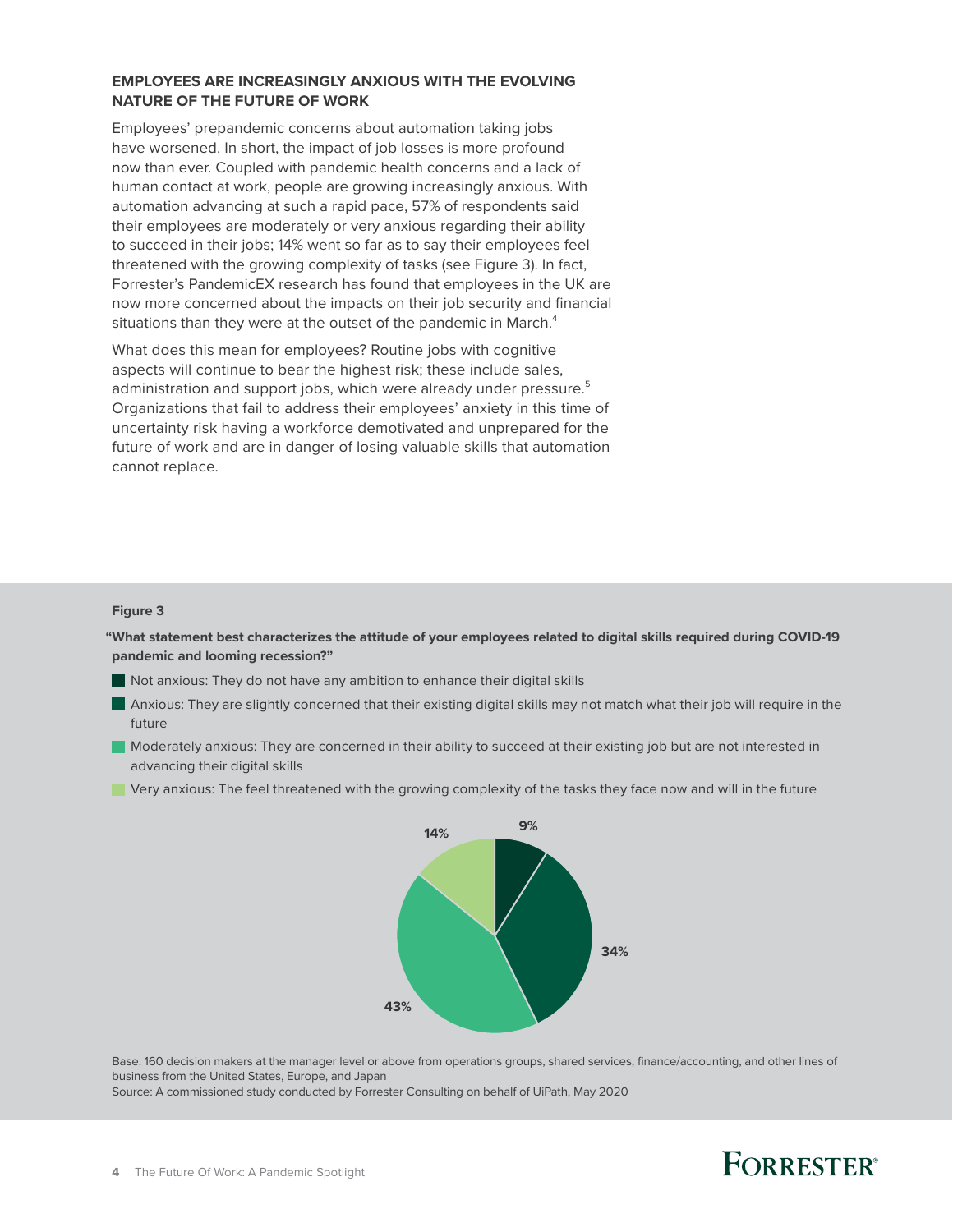# Organizations Must Develop A Post-Pandemic Employee Experience

To successfully navigate this era of automation and robotics, organizations are required to develop a deeper understanding of how automation impacts employee experience (EX). Directly addressing EX is one of the most powerful ways a company can see continued and sustained growth. Our study found that:

- › **Education in the workplace encourages employees to become futureready.** Organizations need immediate and impactful ways to prepare their workforces. Before the pandemic, we argued that education in the workplace will boost career prospects — but it will do so much more in a post-pandemic world.<sup>6</sup> It will reduce employees' anxiety and give them more confidence, as well as encourage and allow them to overcome fears around automation and embrace it as a productivity-boosting asset. Sixty percent of decision makers agreed that providing workplace certifications for transferable digital and machine skills helps their employees cope with the potential effects of automation and prepares them for the future of work; 56% said their companies are working to equip their workforces with the right skills to keep up with the evolving nature of technology (see Figure 4).
- › **Firms should tailor learning to cater to different needs across the workforce.** Learning opportunities are essentially viewed most positively if they are inclusive and fair. For example, many adults with higher educational backgrounds hold far fewer roles than those in low-skilled jobs. This must be broadened to ensure that the entire workforce can benefit from retraining and refining their skills. For instance, the survey revealed that new formal work certifications/vocations for different levels of automation are likely to have major or at least some beneficial (88%) effects in dealing with automation anxiety (see Figure 5). Decision makers also expect certification programs provided by technology vendors to have major (86%) effects. With this, new career paths will emerge, and fresh efforts will undoubtedly be required to understand, support, and navigate the new landscape for learning and development opportunities. Only then will people improve their potential in the future of work.

#### **Figure 4**

**"What would be most successful activities within your organization (post COVID-19 pandemic) to cope with the potential**  effects of automation and to improve the employees' working experience? (Rank your top three.)"



Base: 160 decision makers at the manager level or above from operations groups, shared services, finance/accounting, and other lines of business from the United States, Europe, and Japan

Source: A commissioned study conducted by Forrester Consulting on behalf of UiPath, May 2020

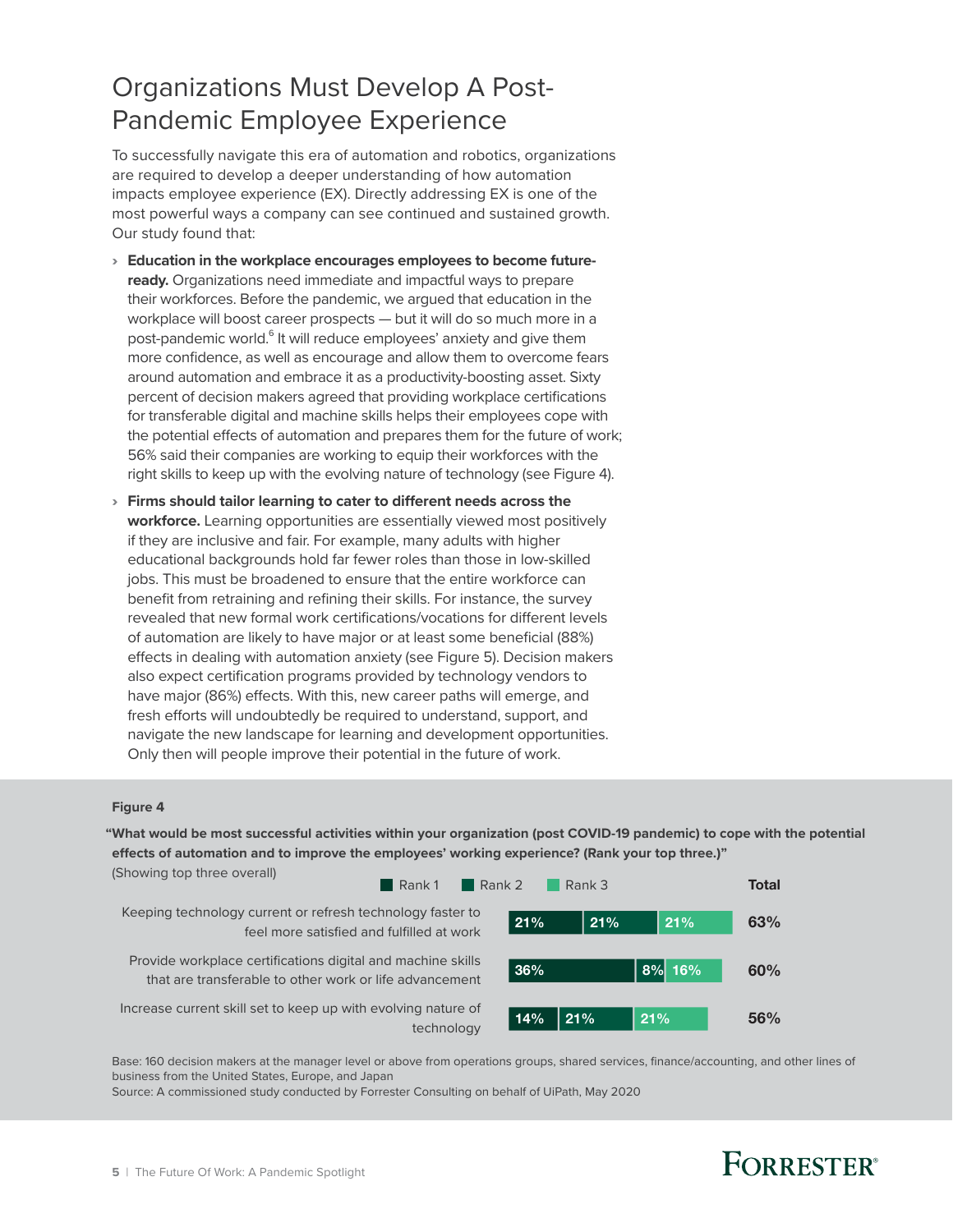### **Figure 5**

"With the pandemic in mind, please rank the education approaches in terms of how effective they are at dealing with **workplace automation issues"**



Base: 160 decision makers at the manager level or above from operations groups, shared services, finance/accounting, and other lines of business from the United States, Europe, and Japan

Source: A commissioned study conducted by Forrester Consulting on behalf of UiPath, May 2020

### **MONITORING AND SAFEGUARDING EMPLOYEE HEALTH IS THE PRIMARY DRIVER OF THE NEW EMPLOYEE EXPERIENCE**

Health is influenced by and connected to anxiety and stress levels. If organizations can track their employees' anxiety stemming from new technology, they have powerful insights to help refine their change management and approach for specific groups of employees. Fiftyfive percent of respondents we surveyed deemed this an important automation initiative to support a remote workforce post COVID-19 and demonstrate their commitment to employees.

While monitoring anxiety has raised concerns about privacy in the past, the pandemic has broken down some of these barriers. Now, 43% of decision makers think monitoring employees' anxiety should be required, compared to 29% in 2019.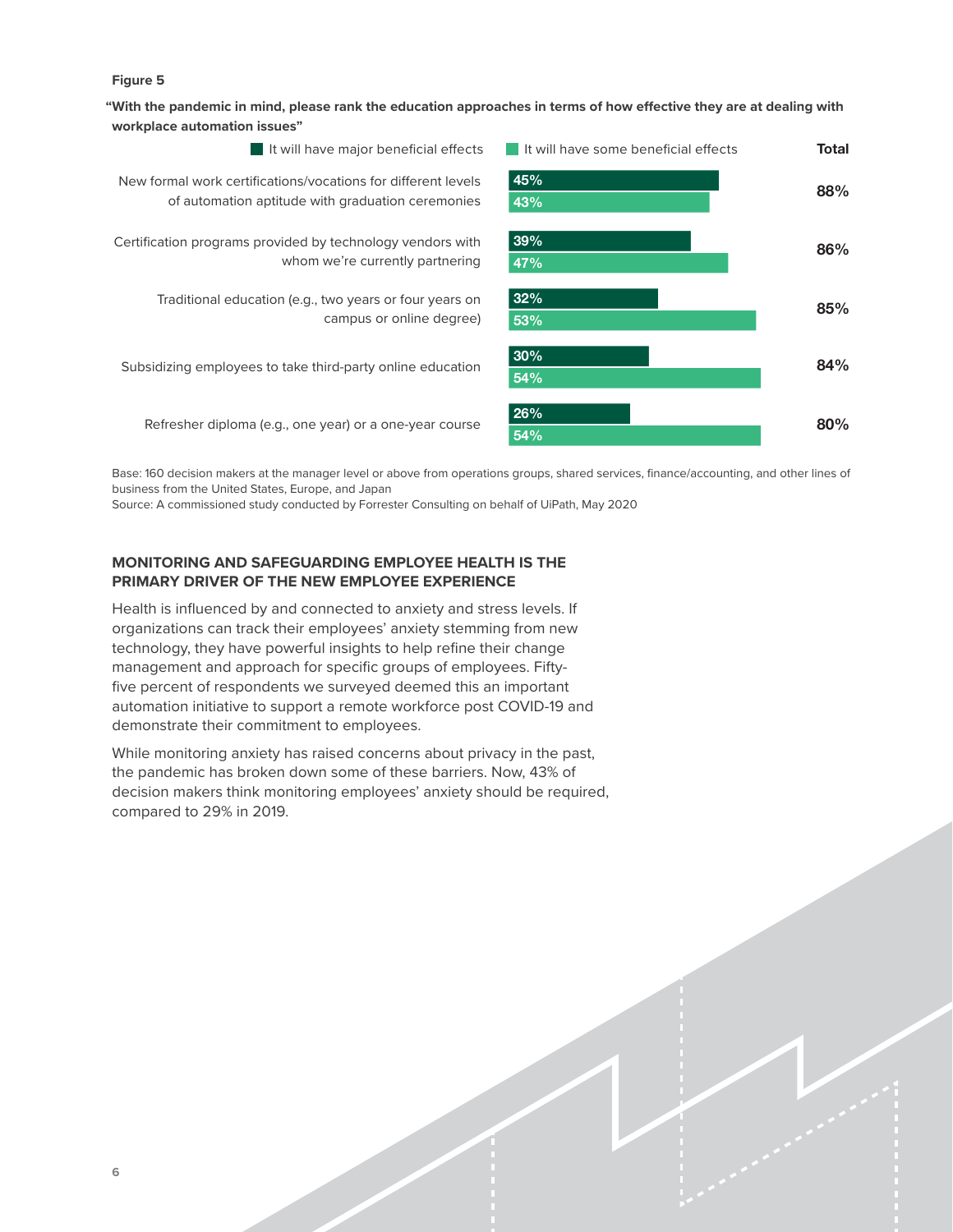# **Key Recommendations**

Forrester's survey of 160 decision makers on process automation strategy and initiatives from finance/accounting, operations, human resources, and shared services departments about the influence of the pandemic on automation yielded several important recommendations:



**Use IA to address COVID-19 challenges head on.** Review your automation roadmap proactively. Don't wait for the C-suite to call. Prioritize automations that reduce costs, work from home (WFH), supply chain resilience, remote business, chatbot offerings, and use of RPA technologies to support software testing and other IT-related tasks.



**Prepare for a workplace that is flat and wide.** Take a fresh look at your organizational structure in conjunction with technology investments and rollouts. Plan to reduce positions for coordinator and middle management. View advancing collaboration and intelligent automation technology as an opportunity to enhance worker self-esteem and build small innovative work teams. Recognize that flattening organizations, along with a progressive WFH program, can lead to a better EX.



**Drive innovation with a flatter organizational structure.** Over the next 12 to 36 months, companies will invest in IA to improve business continuity, drive process resilience, reduce the risk of human error, fill in for missing human labor, and create scale. As this happens, management can embrace these changes. For example, they must support emerging job roles, like "botmasters" who manage and act as subject matter experts (SMEs) to intelligent software. Future-fit managers use digital transformation to create cross-functional teams from IT, business, operations, and data science. With a flatter structure, employees react to changes rapidly and spend less time on cumbersome and ineffective communications.



**Take automation anxiety seriously.** Acknowledge that automation and the pandemic shift how we work and may lead to new forms of digital anxiety. For example, people are happiest at work if they are making progress, but if the automation doesn't help them, then anxiety results. $^7$  If we show them the data that supports a machine decision, they will trust the machine more and exhibit lower levels of stress. Today, there is no measurement, reporting, or requirement to consider stress for workers. Today's performance metrics leave organizations unaware of how advancing automation is impacting employees. Investigate identification and treatment options that deal with machine and work stress issues.

# **FORRESTER®**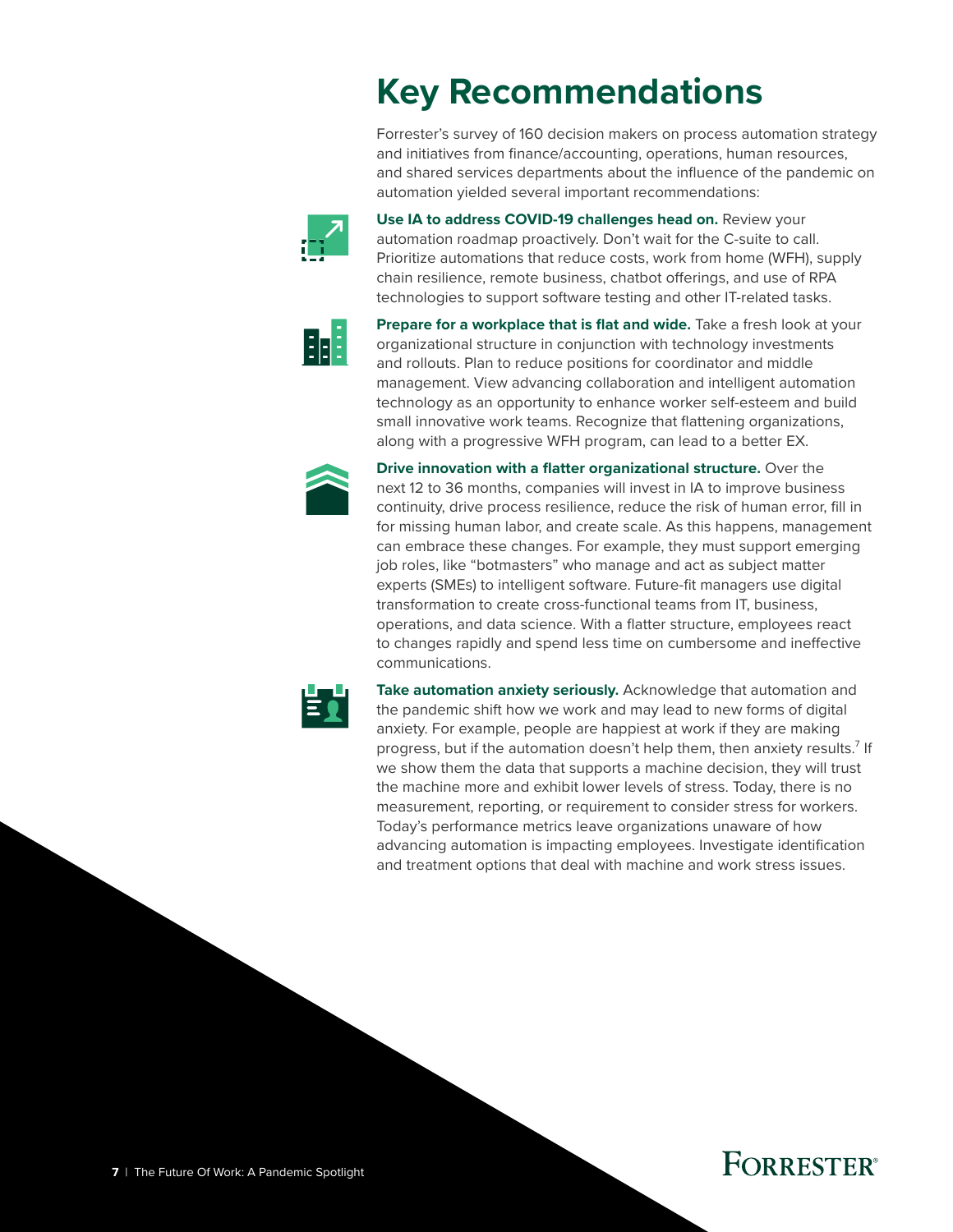# Appendix A: Methodology

In this study, Forrester conducted an online survey of 160 decisionmakers at the manager level or above from various industries in France, Germany, the UK, Japan, and the US to evaluate the influence of the COVID-19 pandemic on the future of work and automation. Survey participants included decision makers from finance/ accounting, operations, human resources, and shared services departments who influence or make decisions on their organizations' process automation strategies and initiatives. Questions provided to the participants asked about their business and automation priorities, challenges and benefits of the technology, and how they perceive their employees' anxiety during the COVID-19 pandemic. The study began and was completed in May 2020.



Base: 160 decision makers at the manager level or above from operations groups, shared services, finance/accounting, and other lines of business from the United States, Europe, and Japan

Note: Percentages may not total 100 because of rounding.

Source: A commissioned study conducted by Forrester Consulting on behalf of UiPath, May 2020.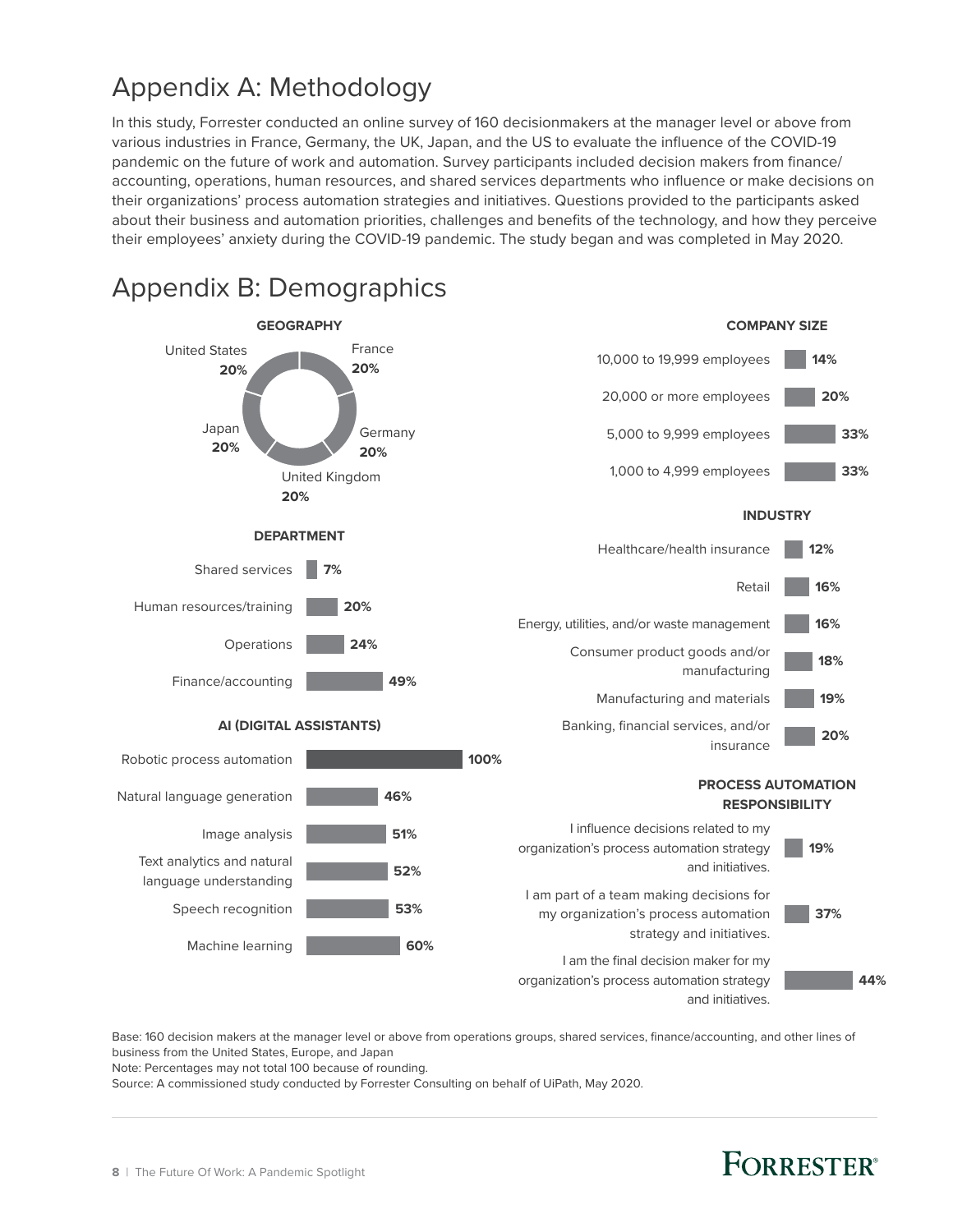

Base: 160 decision makers at the manager level or above from operations groups, shared services, finance/accounting, and other lines of business from the United States, Europe, and Japan

Note: Percentages may not total 100 because of rounding.

Source: A commissioned study conducted by Forrester Consulting on behalf of UiPath, May 2020.

## Appendix C: Supplemental Material

### **RELATED FORRESTER RESEARCH**

"Your Automation Psychology And Roadmap Just Shifted Gears," Forrester Research, Inc., May 29, 2020.

"The COVID-19 Crisis Will Accelerate Enterprise Automation Plans," Forrester Research, Inc., May 5, 2020.

## Appendix D: Endnotes

1 Source: "The Forrester Tech Tide™: Intelligent Automation, Q1 2020," Forrester Research, Inc., January 8, 2020.

- <sup>2</sup> Source: "How usual is it to work from home?", European Commission, Eurostat, April 24, 2020 [\(https://ec.europa.eu/eurostat/web/products-eurostat-news/-/DDN-20200424-1\)](https://ec.europa.eu/eurostat/web/products-eurostat-news/-/DDN-20200424-1).
- $^{\rm 3}$ Source: "Your Automation Psychology And Roadmap Just Shifted Gears," Forrester Research, Inc., May 29, 2020.
- <sup>4</sup> Source: Martin Gill, "How UK Employees Feel About COVID-19 Now: A PandemicEX Update," Forrester Blogs, May 15, 2020.
- <sup>5</sup> Source: "The COVID-19 Crisis Will Accelerate Enterprise Automation Plans," Forrester Research, Inc., May 5, 2020.
- <sup>6</sup> Source: "The Future Of Work Is Still Being Written," a commissioned study conducted by Forrester Consulting on behalf of UiPath, January 2020.
- <sup>7</sup> Source: "Focus On Employees' Daily Journeys To Improve Employee Experience," Forrester Research, Inc., April 20, 2018. A traditional view of employee experience spans the employment lifecycle from recruitment to exit and is too broad to uncover and address all the issues that most affect employees' daily work. Our research shows that daily work, and employees' ability to succeed with it, is more important. As a result, focusing on the technologies that enable employees to succeed in their daily work is critical.